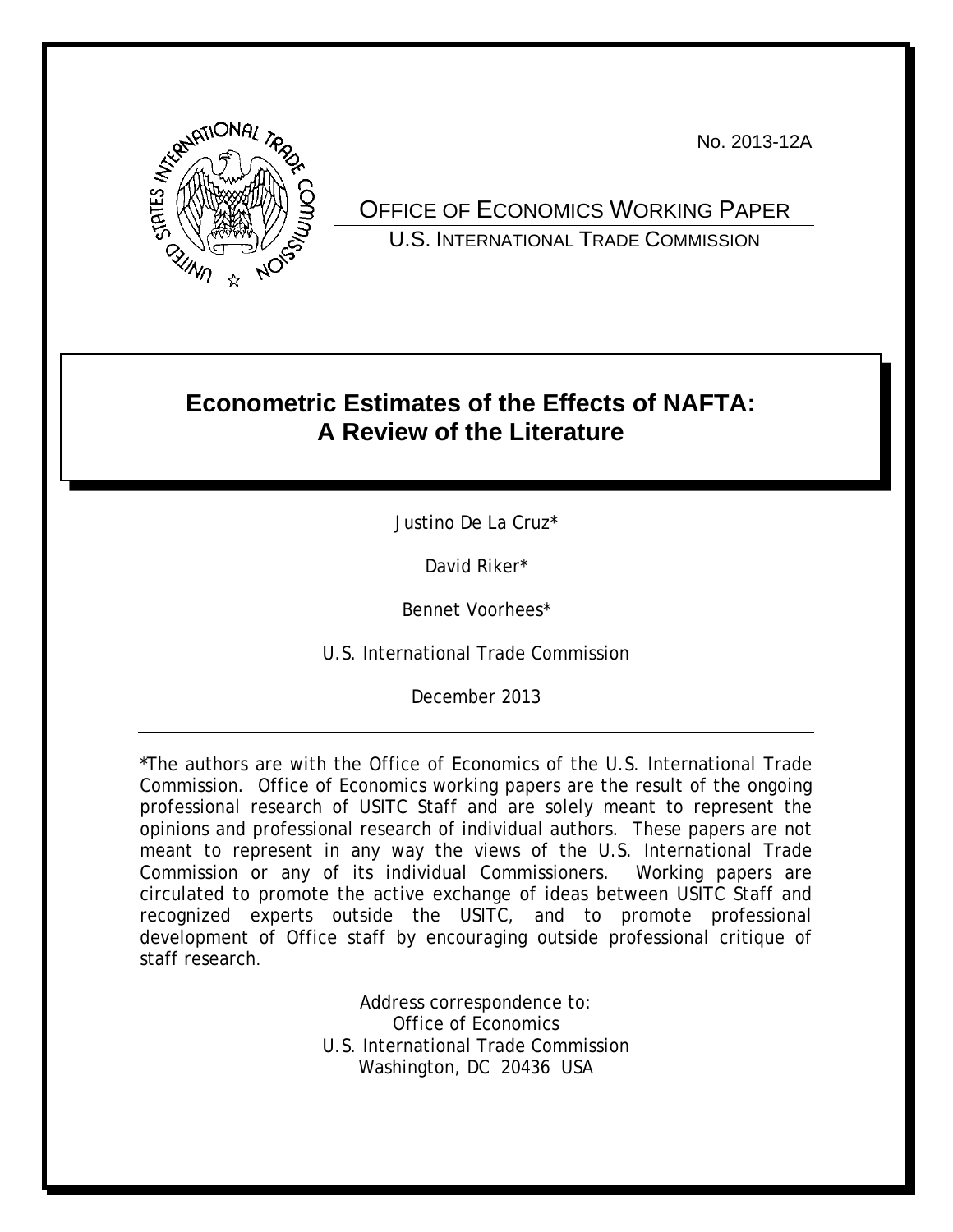# **Econometric Estimates of the Effects of NAFTA: A Review of the Literature**

Justino De La Cruz, David Riker, and Bennet Voorhees<sup>[1](#page-1-0)</sup>

U.S. International Trade Commission, Office of Economics

November 26, 2013

#### **Abstract**

 $\overline{\phantom{a}}$ 

This paper reviews a series of econometric studies of the impact of the North American Free Trade Agreement on the economies of Mexico, Canada, and the United States. It highlights eleven papers from the last decade that vary in the economic outcomes analyzed (trade flows, wages, employment, productivity, investment, and income in one or more of the countries) and in the statistical methodologies and types of data that are utilized.

#### **1. Introduction**

The North American Free Trade Agreement (NAFTA) was enacted in January 1994. The agreement lowered tariff and investment barriers between Canada, Mexico, and the United States over a fifteen-year period.<sup>[2](#page-1-1)</sup> Given the differences in the countries' level of economic development and the differences in their wages and relative factor endowments, there were concerns that the trade liberalization would have significant distributional effects within the three countries, creating winners and losers, and that it would have disproportionately large effects on Mexico than on the two larger countries.

The policy debates that preceded the ratification of NAFTA often cited model-based predictions of the economic effects that the agreement would have. These analyses consisted mostly of simulations based on computable general equilibrium models, rather than econometric analysis, since there was no historical record of effects at the time. Several years later, after the agreement went into force and

<span id="page-1-0"></span> $1$ <sup>1</sup> This article is the result of the ongoing professional research of ITC Staff and is solely meant to represent the opinions and professional research of the authors. It is not meant to represent in any way the views of the U.S. International Trade Commission or any of its individual Commissioners. Please address any correspondence to David.Riker@usitc.gov.

<span id="page-1-1"></span><sup>&</sup>lt;sup>2</sup> Many of the tariff reductions between Canada and the United States were initiated by the earlier Canadian-United States Free Trade Agreement (CUSFTA).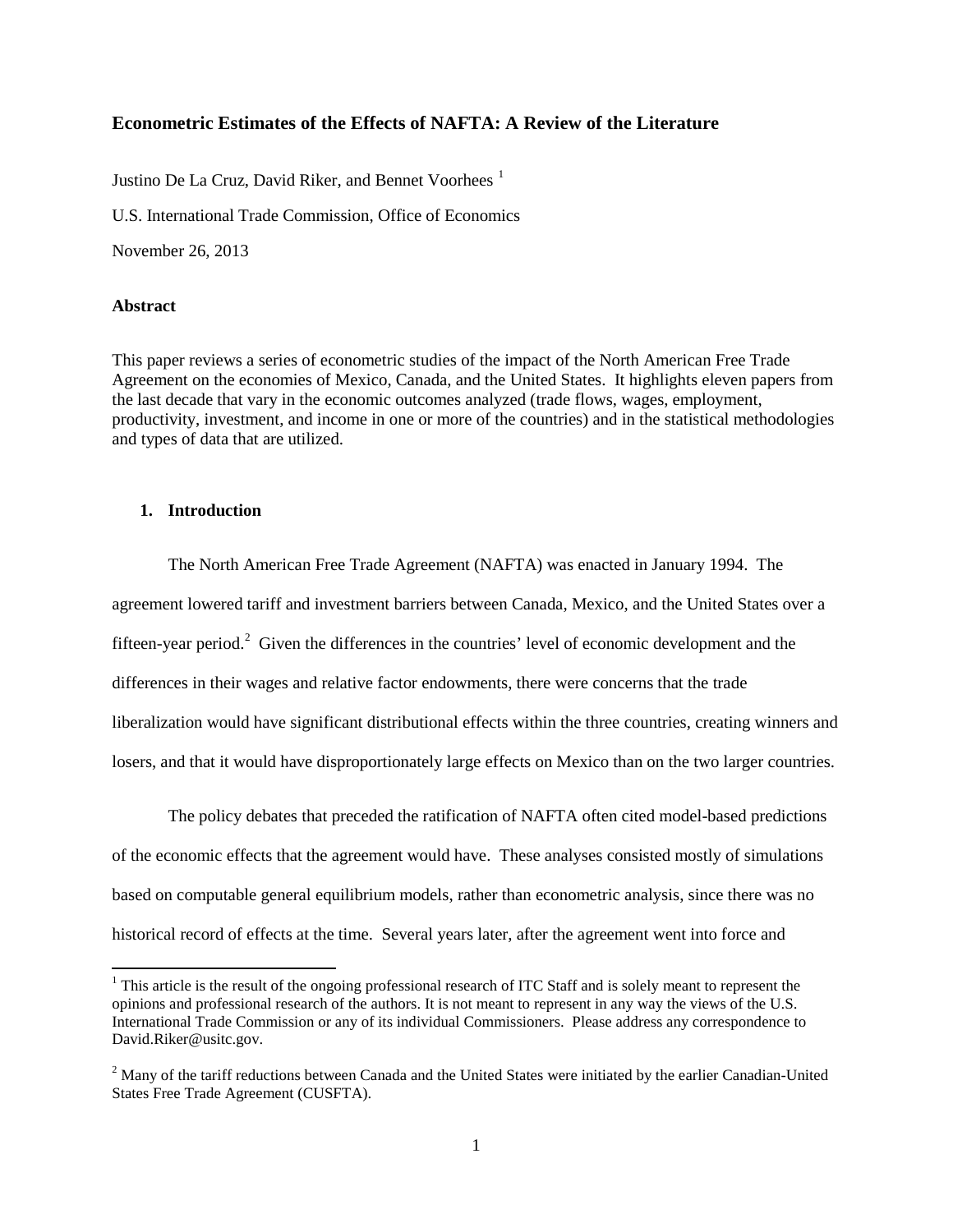economic data started to reflect some of the effects of the agreement, an econometric literature emerged to complement the simulation models.<sup>[3](#page-2-0)</sup> This literature has grown significantly over the past decade, and now there is a large body of evidence – but no consensus – about the economic effects of NAFTA on the three countries.

In a 1999 working paper titled "Trade Creation and Trade Diversion under NAFTA," Anne Krueger presents an analysis of the changes in the trade flows of the three countries during the first few years of NAFTA.<sup>[4](#page-2-1)</sup> This seminal paper is often cited in the econometric literature that has followed. Krueger identifies several empirical challenges to disentangling the effects of NAFTA from other major events that affected the Mexican economy, including Mexico's unilateral trade liberalization in the 1980s and its exchange rate crisis in 1994 and 1995. Her study documents the growth in trade flows through 1998 and calculates the shifts in the countries' shares of trade during these early years. She finds that there was a four percentage point increase in the share of Mexico in total U.S. imports between 1992 and 1998; however, at the industry-level there was little correlation between the share gains and the magnitude of NAFTA tariff preferences, and the increase in Mexico's share of the imports of non-NAFTA countries was almost as large as the increase in Mexico's share of U.S. imports, which suggests that the expansion of Mexican exports may have been driven more by the devaluation of the peso than by the NAFTA tariff reductions. She concludes the paper by estimating a gravity model of the countries' bilateral non-oil exports. Her econometric estimates indicate that NAFTA was "not seriously tradediverting." However, she cautions that a longer time series is needed to draw conclusions about the effects of NAFTA.

Mary Burfisher, Sherman Robinson, and Karen Thierfelder provide an overview of the early empirical literature on the effects of NAFTA in a 2001 article titled "The Impact of NAFTA on the

<span id="page-2-0"></span><sup>&</sup>lt;sup>3</sup> USITC (1997) includes an early attempt to econometrically estimate the effects in the first three years of NAFTA.

<span id="page-2-1"></span><sup>4</sup> Krueger (2000) is an abbreviated presentation of the analysis in Krueger (1999).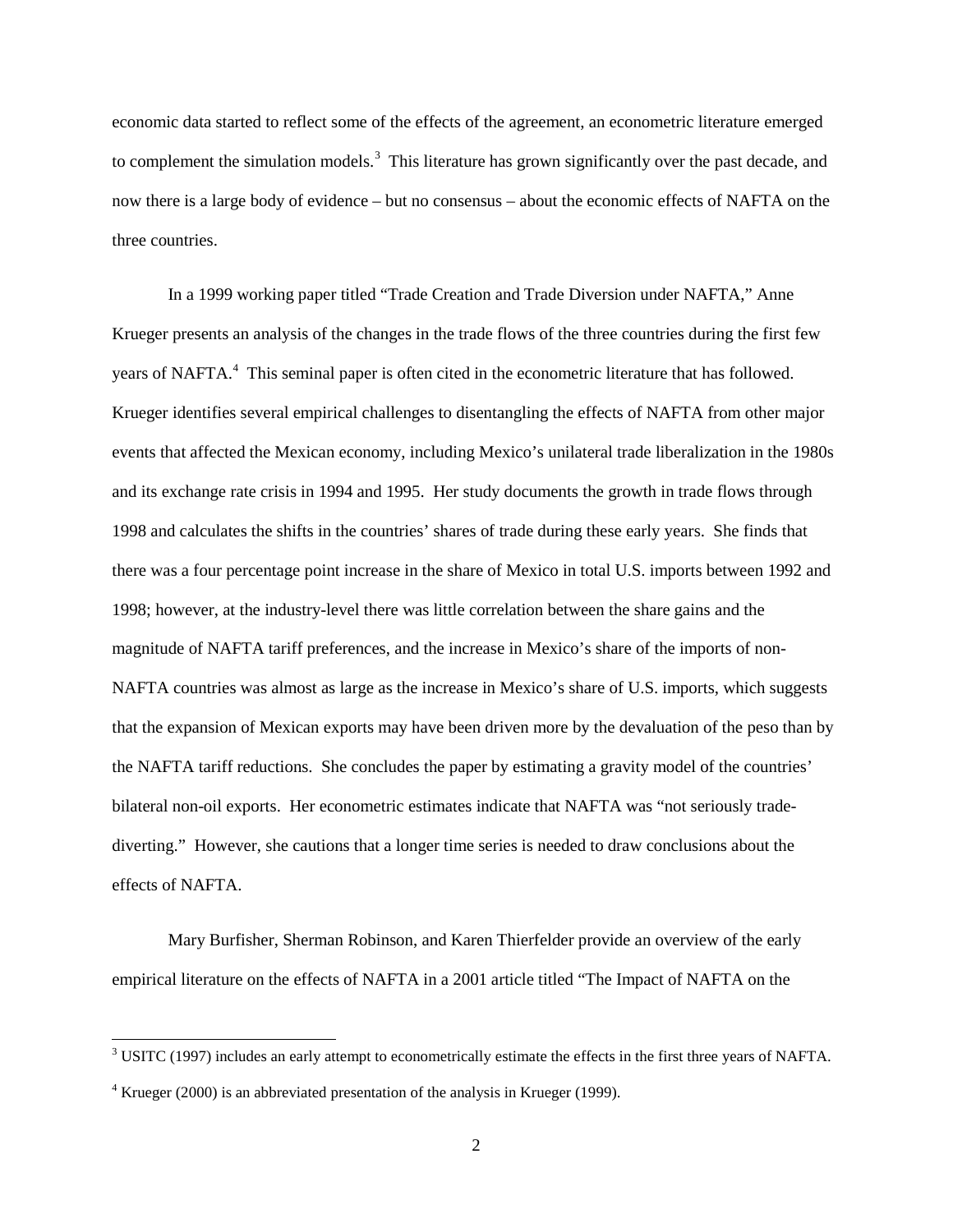United States." Like Krueger, the authors warn that it is difficult to separate the effects of NAFTA from the effects of Mexico's exchange rate crisis. Based on their review of the literature, they conclude that NAFTA had only small economic effects on Canada and the United States but larger effects on Mexico. They find little evidence that NAFTA affected aggregate employment in the three countries. They also discuss the significant structural adjustments in the NAFTA countries in specific industries – the agriculture, autos, and textiles industries – as a result of the agreement's rules of origin.

Since 2001, there has been a significant expansion in the econometric literature on the economic effects of NAFTA. Our review provides a brief overview of many of the key studies. The studies that we review vary in the types of economic outcomes analyzed. These include changes in trade flows, wages, employment, productivity, investment, and income that affected Mexico, Canada, and the United States. The studies vary in the econometric techniques and types of data that they utilize. Our review highlights the eleven studies listed in table 1, but it also identifies several other relevant studies in footnotes. All of the studies that we review use econometric analysis. Most have been published in academic economic journals or have been widely circulated as working papers.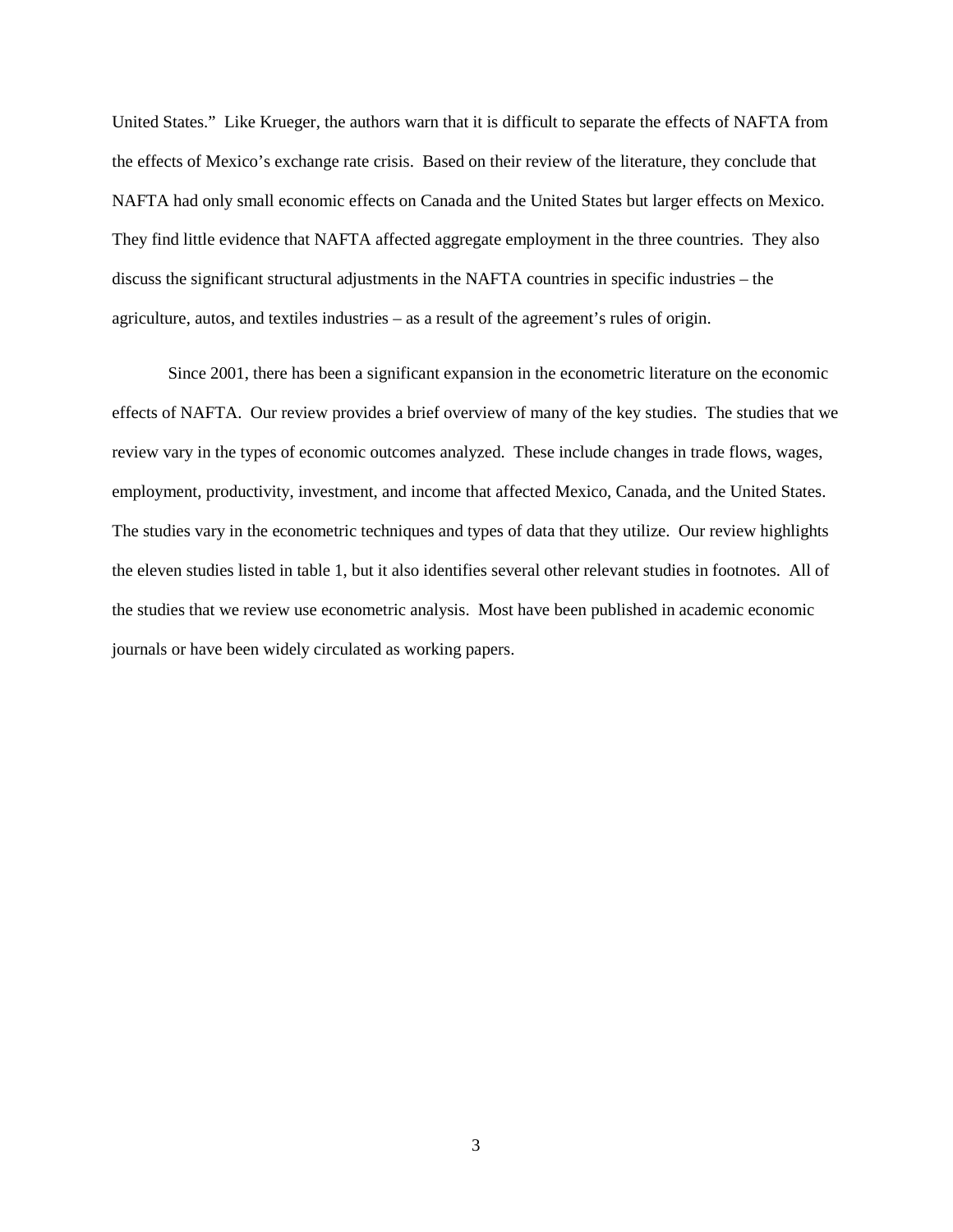| Authors and Year                | Findings                                                                                                                                                                                                                                                                | Methods                                                                                                                                                          |
|---------------------------------|-------------------------------------------------------------------------------------------------------------------------------------------------------------------------------------------------------------------------------------------------------------------------|------------------------------------------------------------------------------------------------------------------------------------------------------------------|
| Easterly et al<br>(2003)        | There is evidence of converging income levels in<br>Mexico and the United States since NAFTA, with<br>the exception of 1995.                                                                                                                                            | Several econometric models,<br>including time series analysis<br>and cross-industry regressions                                                                  |
| Esquival et al<br>(2003)        | NAFTA did not contribute to the rising skill gap<br>in Mexican wages between 1994 and 2000. It is<br>attributable instead to technological<br>improvements in Mexico.                                                                                                   | Econometric model of wages<br>using industry-level data                                                                                                          |
| Fukao et al<br>(2003)           | The reduction in tariffs on Mexican and Canadian<br>goods resulted in diversion of U.S. imports from<br>non-NAFTA countries to NAFTA countries for<br>several products, most notably apparel and<br>textiles.                                                           | Econometric model using HTS<br>two-digit trade shares, wages,<br>and tariff rates.                                                                               |
| Trefler $(2004)$                | CUSFTA increased the productivity of Canadian<br>manufacturing firms by approximately 14%.                                                                                                                                                                              | Econometric model using<br>Canadian industry-level and<br>firm-level data                                                                                        |
| Estevedoreal et al<br>(2005)    | NAFTA deterred foreign direct investment in<br>Mexican industries that had restrictive rather than<br>flexible rules of origin.                                                                                                                                         | Econometric model of the<br>effects on FDI in Mexican<br>manufacturing industries                                                                                |
| Lederman et al<br>(2006)        | NAFTA increased Mexico's GDP per capita by<br>approximately 4%. The rules of origin had<br>significant effects on the textiles and apparel<br>industries in Mexico and the U.S. NAFTA<br>increased wage growth in the Mexican states<br>most involved in trade and FDI. | Several econometric models<br>using a diverse set of Mexican<br>economic data                                                                                    |
| Romalis (2007)                  | NAFTA tariffs reductions had a large effect on<br>U.S. trade volumes but little effect on prices or<br>welfare in the three countries.                                                                                                                                  | Econometric models of import<br>supply and demand elasticities<br>using tariff rates and six-digit<br>trade data                                                 |
| McLaren and<br>Hakobyan (2010)  | There has been smaller wage growth in local U.S.<br>labor markets that had industries more vulnerable<br>to NAFTA tariff reductions.                                                                                                                                    | Micro-econometric model of<br>wages and local average and<br>industry average tariff<br>reductions                                                               |
| Lileeva and<br>Trefler (2010)   | CUSFTA had a significant positive effect on the<br>investment and productivity of Canadian<br>manufacturers.                                                                                                                                                            | Econometric model using data<br>from individual Canadian<br>firms                                                                                                |
| Caliendo and<br>Parro (2012)    | NAFTA tariff reductions resulted in a 10%<br>increase in Mexican total trade and a 1% increase<br>in U.S. total trade. They resulted in a 1.30%<br>increase in Mexican real wages and a 0.17%<br>increase in U.S. real wages.                                           | Simulation based on a<br>structural general equilibrium<br>model of trade with linkages<br>between sectors and<br>econometric estimates of trade<br>elasticities |
| De Hoyos and<br>Iacovone (2013) | NAFTA increased the productivity of Mexican<br>manufacturers by increasing competition and<br>lowering tariffs on imported intermediate goods.                                                                                                                          | Econometric difference-in-<br>difference model using data<br>for individual Mexican firms                                                                        |

# **TABLE 1: Eleven Highlighted Econometric Studies**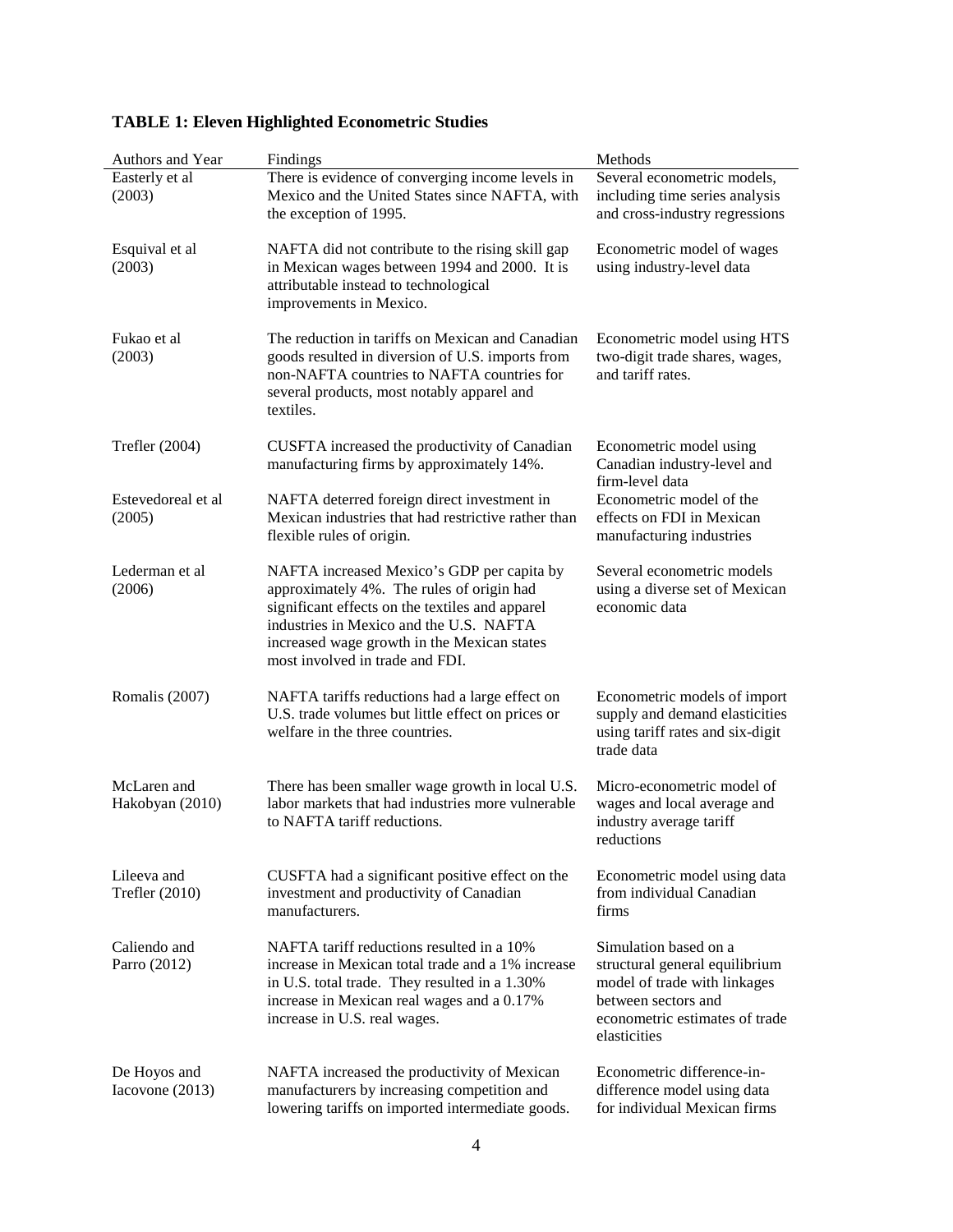The rest of this review is organized into five sections. Section 2 focuses on studies that quantify the impacts of NAFTA on the Mexican economy. Sections 3 and 4 focus on studies that quantify the impacts of NAFTA on the Canadian and American economies, respectively. Section 5 discusses papers that use econometric models to estimate the effects of NAFTA on all three countries. Section 6 offers concluding remarks.

#### **2. Effects on Mexican Productivity, Wages, Incomes, and Investments**

Economists expected that NAFTA would have disproportionately larger effects on the Mexican economy, given its relative size and heavy reliance on trade with the United States, even prior to the agreement. So it is not surprising that much of the econometric literature has focused on the Mexican economy.

William Easterly, Nobert Fiess, and Daniel Lederman examine whether the trade liberalization has led to convergence in the income levels of the NAFTA countries in a 2003 article titled "NAFTA and Convergence in North America: High Expectations, Big Events, and Little Time." The authors report a time series analysis of the gap between the income levels in Mexico and the United States.<sup>[5](#page-5-0)</sup> They find that Mexico's convergence toward U.S. income levels has increased since NAFTA, but that Mexico's growth in income over this period has been similar to the growth rates of a reference group of Latin American countries that did not receive NAFTA preferences. They analyze whether changes in Mexico's institutions can explain the limited income convergence. They find some improvement in these institutions since NAFTA was enacted, but again not more than the improvements in other Latin American countries during the period. They also estimate the rate of convergence of U.S. and Mexican productivity in twenty-eight manufacturing industries. They find substantially faster convergence since

<span id="page-5-0"></span><sup>5</sup> More recently, Vasquez Galan and Oladipo (2009) use multivariate time series models to examine whether the growth in Mexico's exports since NAFTA can explain the pattern in Mexico's output growth. They report that exports were a good predictor of total output in Mexico (technically that exports Granger caused output in Mexico), after NAFTA entered into force. In contrast, they estimate that inbound foreign direct investment had only a negligible effect on output growth.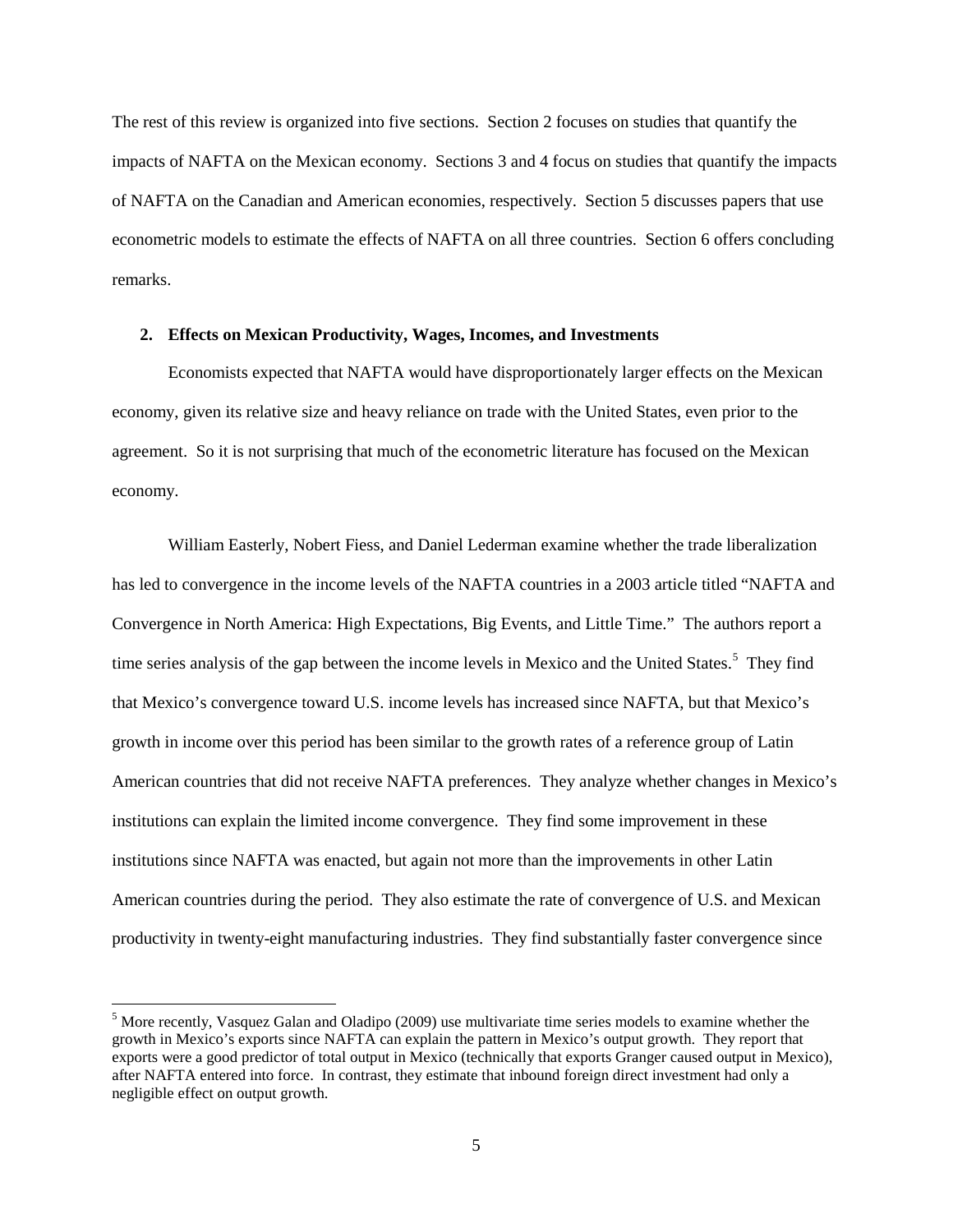NAFTA. Finally, they examine whether NAFTA reduced the difference in incomes across Mexican states, and conclude that it has not.

In a 2005 book titled *Lessons from NAFTA*, Daniel Lederman, William Maloney, and Luis Serven present evidence of income convergence and then estimate the effects of NAFTA on several measures of the Mexican economy. The authors estimate that NAFTA increased Mexican GDP per capita by about four percent, and that the NAFTA rules of origin had a significant impact, especially in the textiles and apparel industries in Mexico. They estimate that NAFTA increased the synchronization of macroeconomic conditions in Mexico and the United States. Like Krueger, they conclude that NAFTA did not cause significant trade diversion. The authors find that aggregate FDI flows to Mexico have increased since NAFTA, but not significantly more than the increase in comparable Latin American countries. Finally, they find higher levels and growth of wages in the Mexican states that exported more and received more FDI.

Gerardo Esquivel and Antonio Rodriguez-Lopez examine the effects of NAFTA on Mexican wages in a 2003 article titled "Technology, Trade, and Wage Inequality in Mexico before and after NAFTA." [6](#page-6-0) Their econometric analysis uses product price regressions and a "mandated wage" approach derived from the Stolper-Samuelson theorem to separate the contributions of technological change and the trade liberalization to the observed changes in the wages of skilled and unskilled workers in Mexican manufacturing industries. The authors find that the trade liberalization cannot explain the increase in the

<span id="page-6-0"></span> $6$  Hanson (2003) also examines the evolution of Mexican wages. His study includes an econometric analysis of wage data from the 1990 and 2000 Mexican Census. Hanson investigates the hypothesis that NAFTA increased investor confidence, which lead to increased capital inflows, increased demand for skilled workers, and increased relative wages. He finds an increase in the relative wage of skilled workers and an increase in the relative wages in the Mexican states that are most exposed to globalization. He uses distance to the nearest border crossing, the state's share of manufacturing in state GDP, the state's share of net FDI, the state's share of national maquiladora employment, and the state's import share as measures of the states' exposure to globalization.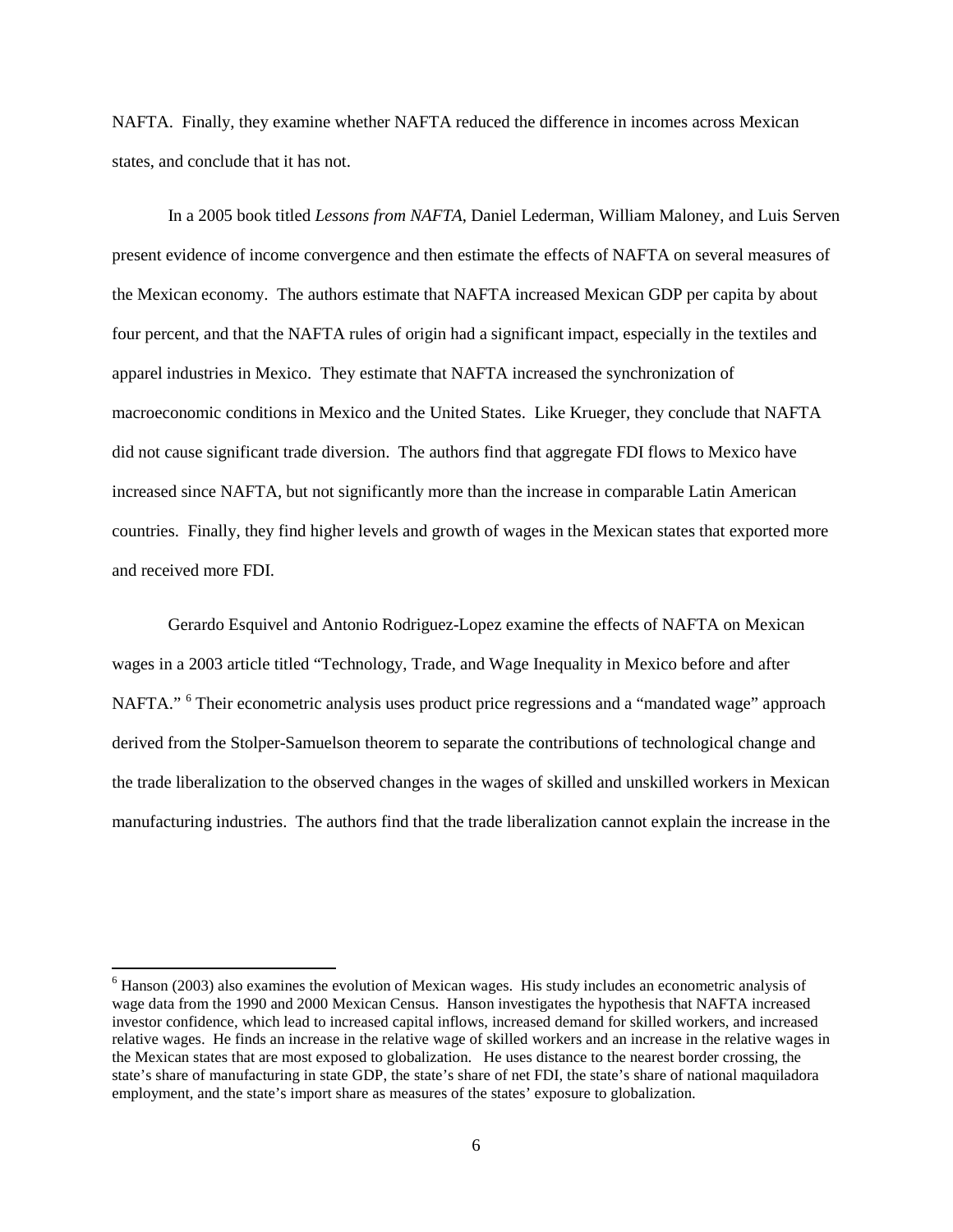skill gap in Mexican wages between 1994 and 2000. They attribute the increase entirely to changes in technology.[7](#page-7-0)

Rafael De Hoyos and Leonardo Iacovone examine the link between NAFTA and productivity levels in Mexican manufacturing in a 2013 article titled "Economic Performance under NAFTA: A Firm-Level Analysis of the Trade-Productivity Linkages." <sup>[8](#page-7-1)</sup> The authors examine firm-level data for the period 1[9](#page-7-2)93-2002.<sup>9</sup> They classify each Mexican firm in their sample as an exporter only, importer of intermediates only, integrated (both), or non-integrated (neither). They link the changes in productivity to industry-level tariff reductions, and then they use a difference-in-difference approach to infer the effects of NAFTA from period-to-period changes in productivity. They conclude that NAFTA stimulated productivity improvements by increasing import competition and increasing access to imported intermediate inputs. However, they only find a weak relationship between exports and productivity growth. They conclude that it is difficult to disentangle the effects of trade liberalization from other macroeconomic policies, most notably the peso devaluation.

Antoni Estevadeordal, Jóse Ernesto López Córdova and Kati Suominen examine how NAFTA rules of origin (ROOs) have affected foreign direct investment (FDI) in their 2006 article titled "How Do Rules of Origin Affect Investment Flows? Some Hypotheses and the Case of Mexico." Their econometric model estimates the effect of product-specific ROOs on FDI in 122 Mexican manufacturing

l

<span id="page-7-0"></span> $<sup>7</sup>$  Baylis, Garduno-Rivera, and Piras (2012) also estimate the distributional effects of NAFTA in different regions</sup> and industries in Mexico, but they find larger effects of trade liberalization. They estimate spatial panel econometric models of the effects of NAFTA on CPI-deflated measures of gross value added. They conclude that NAFTA caused already-wealthy regions near the border to grow significantly but that densely-populated areas did not grow as fast as they did before NAFTA. They find that regions that were less developed in terms of education and infrastructure experienced increased growth.

<span id="page-7-1"></span><sup>8</sup> Verhoogen (2008) also presents a microeconometric analysis of the impact on trade in Mexican manufacturing plants. He focuses on quality upgrading of labor and wage inequality. However, he is quantifying the effects of the peso devaluation rather than the effects of NAFTA.

<span id="page-7-2"></span> $9$  They measure the productivity of the firm as value-added per unit of hourly labor input.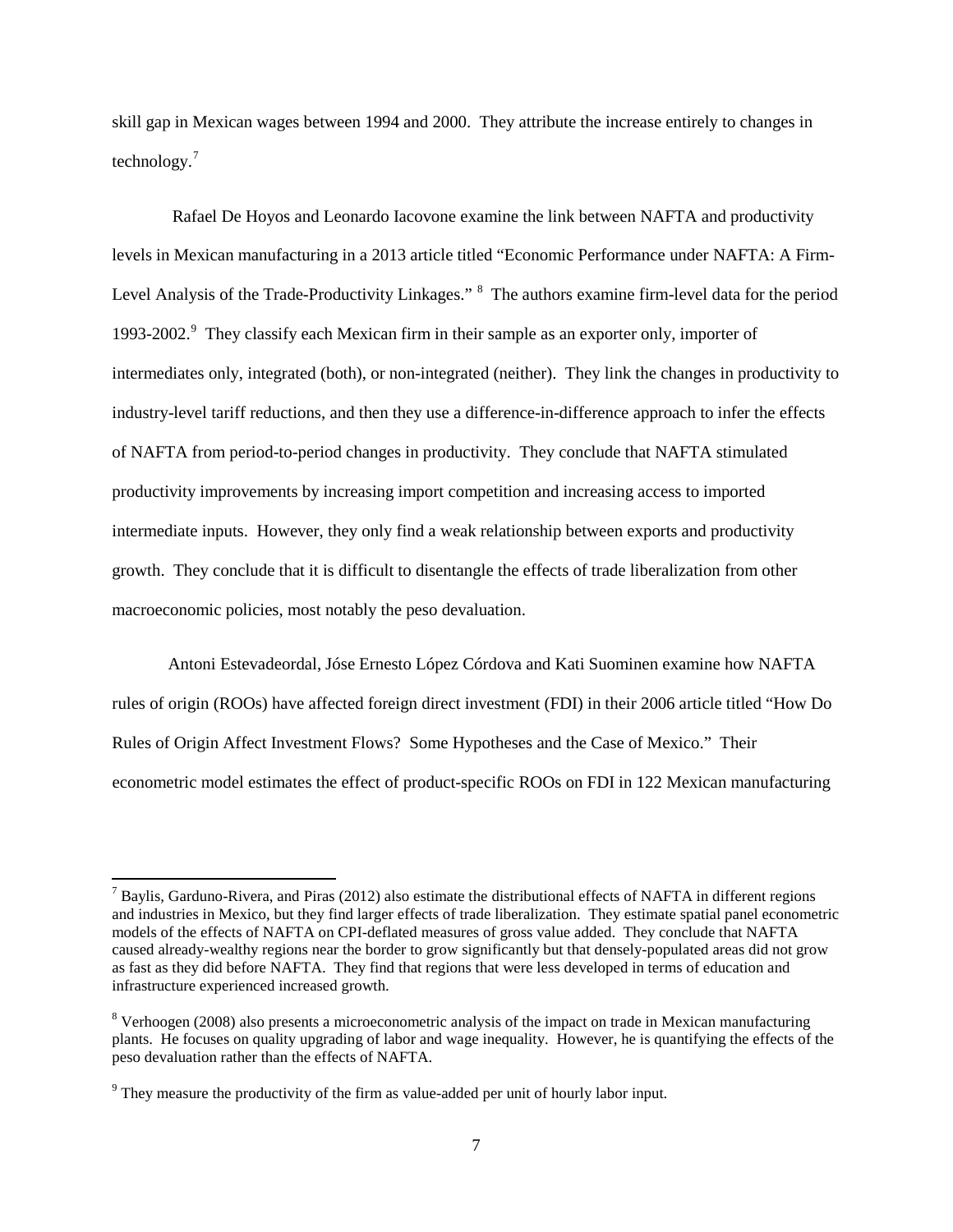industries between 1994 and 2000.<sup>10</sup> They find that FDI flowed predominantly to industries with flexible NAFTA rules, and that restrictive rules deterred FDI in Mexico.

#### **3. Effects on Canadian Producers**

There are several studies that find that the Canadian economy has been significantly affected by the trade liberalization that began with the CUSFTA and was expanded by NAFTA. The studies do not try to quantify the separate, incremental effects of NAFTA, because the effects of Canada's integration with the United States generally overwhelms the effects of adding Mexico, given the relative size of the markets and common border between the United States and Canada.

An excellent example of this literature is a 2004 article by Daniel Trefler titled "The Long and Short of the Canadian-U.S. Free Trade Agreement." Trefler estimates several econometric models of the effects of the CUSFTA on the employment and productivity of Canadian manufacturing firms, using a combination of industry and firm-level data and detailed tariff rates for the period 1980-1996.<sup>11</sup> Trefler's difference-in-difference estimation technique uses political economy characteristics of the industries in 1980 as instrumental variables for the changes in their tariff rates. He models changes in employment (total, production workers, non-production workers, skill upgrading), labor productivity, trade diversion and creation, import prices, earnings, and earnings inequality. Trefler finds that the plants that were most affected by the tariff reductions experienced employment losses of twelve percent on average. He also finds that the effects on labor productivity were high at the industry level but insignificant at the plant level, suggesting that the productivity increase came mostly from the exit of less efficient firms and the expansion of more efficient firms. He provides some evidence that the trade liberalization was welfareimproving overall, though it had negative effects on many Canadian production workers.

l

<span id="page-8-0"></span> $10$  The authors developed a detailed index for classifying NAFTA's product-specific ROOs.

<span id="page-8-1"></span> $11$  Melitz and Trefler (2012) provide a summary of this firm-level econometric study, as well as the related article Lileeva and Trefler (2010).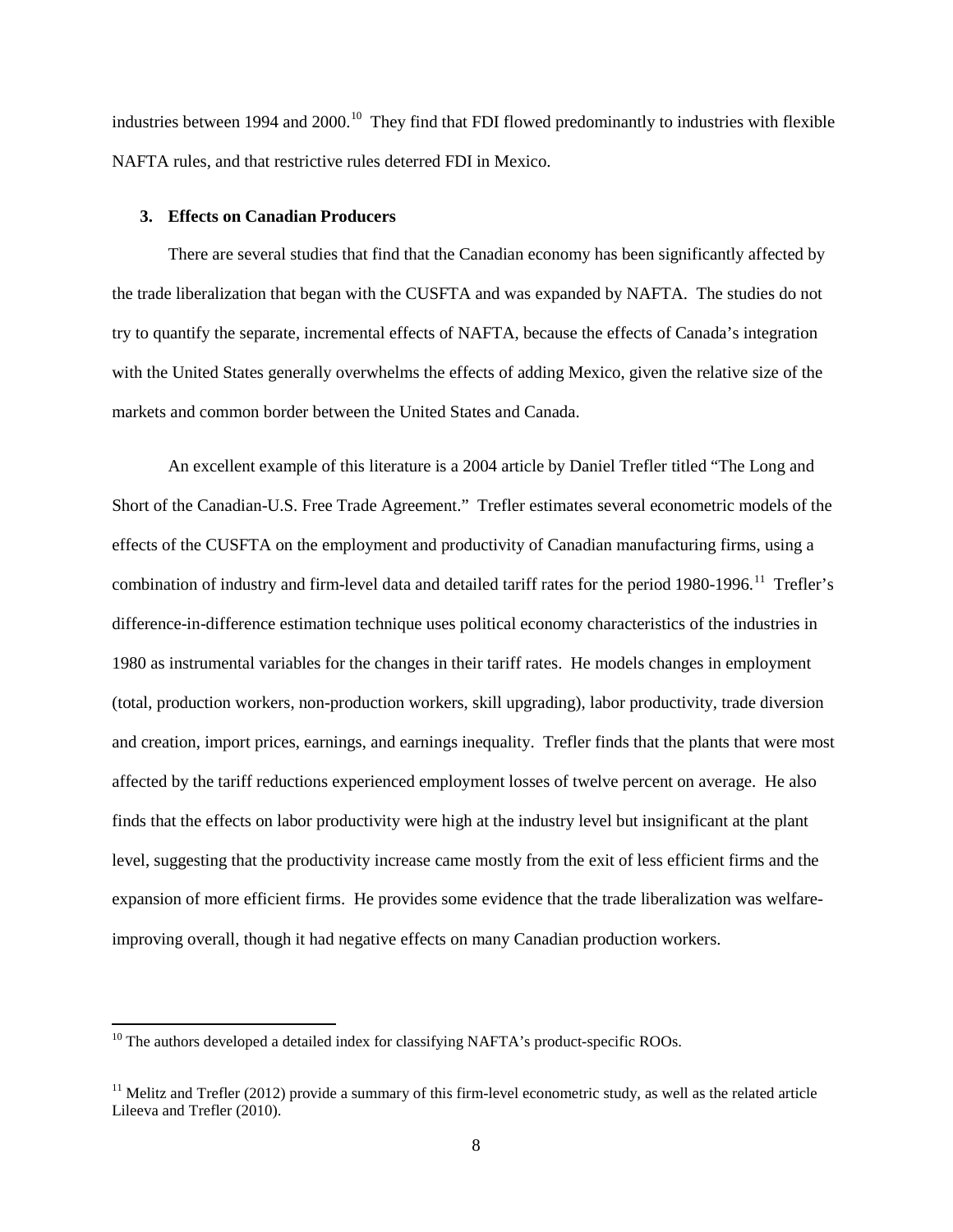In a related 2010 article titled "Improved Access to Foreign Markets Raises Plant-Level Productivity… For Some Plants," Alla Lileeva and Daniel Trefler provide additional analysis of the effects of these tariff reductions on the productivity and product innovations of the Canadian firms, as well as the firms' adoption of advanced manufacturing technologies, using plant-level data from the period 1984-1996. Lileeva and Trefler find complementarities between the firms' exporting and investment decisions, and they find very heterogeneous responses to the trade liberalization. They estimate that the tariff reductions resulted in a total increase in Canadian manufacturing labor productivity of approximately fourteen percent, including within-plant effects.

# **4. Effects on Labor Markets and Imports in the United States**

Several of the econometric studies investigate whether NAFTA had a significant impact on labor markets in the United States. John McLaren and Shushanik Hakobyan examine how NAFTA affected wages in local labor markets in the United States in their 2010 working paper titled "Looking for Local Labor Market Effects of NAFTA." The paper is an econometric analysis of the effects of NAFTA reductions in U.S. tariffs on imports from Mexico, and ultimately on the wages of U.S. workers in local labor markets within the United States. The authors use worker-level data from the U.S. Census in 1990 and 2000 to estimate each industry's vulnerability to Mexican imports and the share of each location's employment in vulnerable industries. To measure local vulnerability, they calculate an average of the tariff changes weighted by local employment in each industry and measures of Mexican revealed comparative advantage in the industry. They distinguish the effects of tariff reductions that already occurred by 2000 from tariff reductions that were anticipated after 2000. They find lower wage growth for blue-collar workers and some evidence of anticipation effects (wages go up as labor supply falls in anticipation of a drop in demand after  $2000$ .<sup>12</sup>

<span id="page-9-0"></span> $12$  In a 2011 article titled "Trade Liberalization, Unemployment, and Adjustment: Evidence from NAFTA Using State Level Data," John Francis and Yuqing Zheng build an econometric model of supply and demand in the U.S. labor market and examine the effects of NAFTA on unemployment across the states. They use national and statelevel data for the period 1977-2007. Their model allows for the lagged effects of the tariff reductions on unemployment growth. They estimate that NAFTA reduced yearly unemployment growth by 4.4 percent. They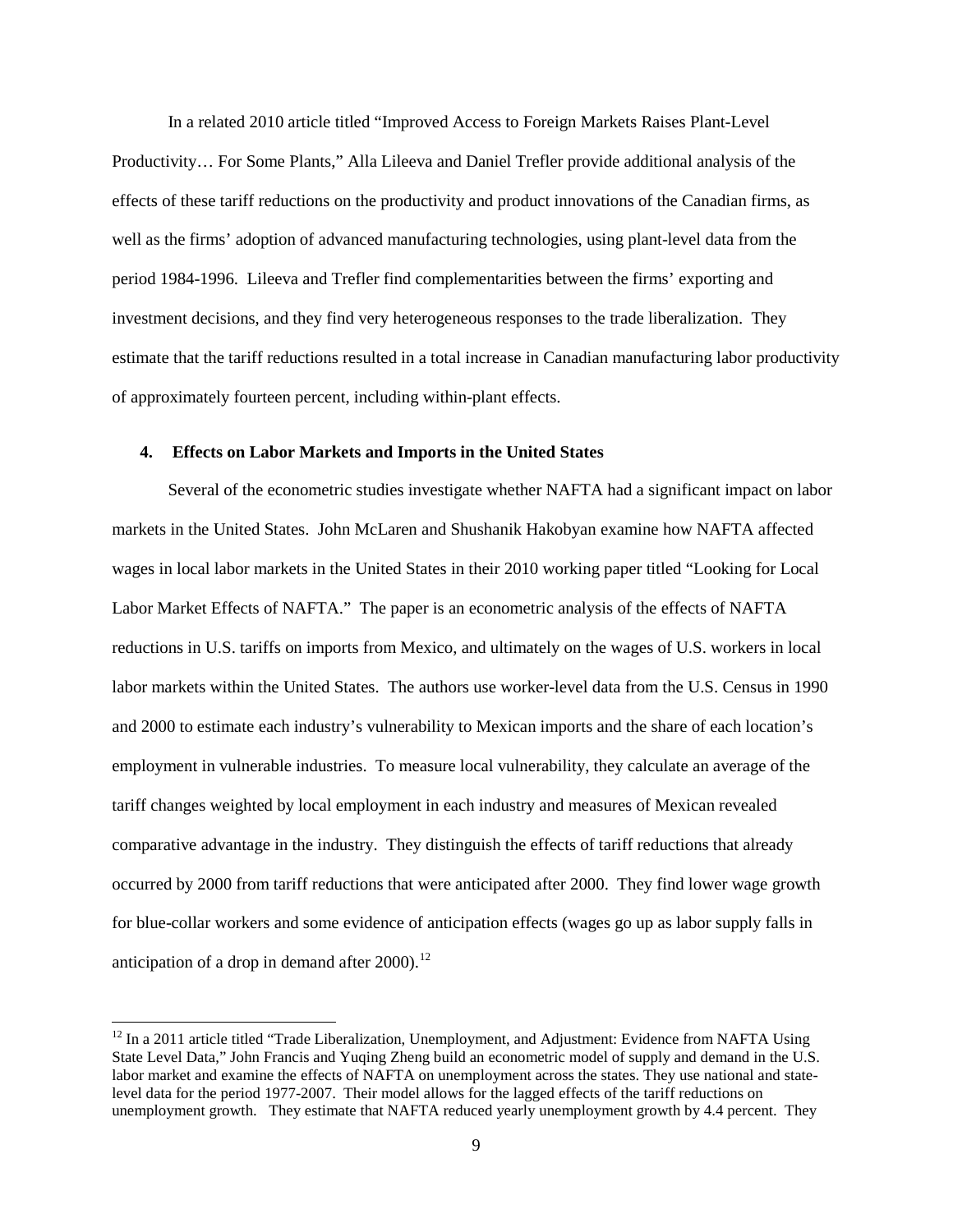In a 2003 article titled "An Econometric Analysis of Trade Diversion under NAFTA," Kyoji Fukao, Toshihiro Okubo, and Robert Stern address the issue of trade diversion in the U.S. market. The authors build several OLS fixed effects models to quantify the impact tariff rates on U.S. import shares. They find fifteen product groups in which there was statistically significant trade diversion as a result of tariff reductions on imports from Mexico and Canada; the most obvious diversion was in U.S. imports of apparel and textiles. They find less evidence of trade diversion for autos and machinery, and the authors conclude that FDI inflows – rather than tariff reductions– were probably the key drivers of the shifts in import shares.

## **5. Models of All Three NAFTA Countries**

 $\overline{\phantom{a}}$ 

John Romalis uses tariff and trade data to estimate an econometric model of the effect of the NAFTA tariff reductions on trade volumes and prices, and then he uses the model to calculate the welfare effects of the agreement in a 2007 article titled "NAFTA's and CUSFTA's Impact on International Trade."<sup>[13](#page-10-0)</sup> His model is based on a panel data set of U.S. imports at the six-digit level for the period 1989-2000. Romalis estimates demand elasticities by regressing delivered values of imports on relative tariffs and a set of dummies using a difference-in-difference estimation technique. He controls for unobserved cost terms by modeling the demand for imports in the United States relative to the demand for imports in the European Union.

Romalis notes that there was a striking increase in Mexican exports to the United States over the time period, but that it is difficult to disentangle the effects of NAFTA from the effects of earlier Mexican trade liberalization and the 1994-1995 peso devaluation. He finds that "NAFTA had a substantial impact

conclude that there was an immediate effect of NAFTA in 1994 but that the impact on U.S. labor markets continued for at least seven years.

<span id="page-10-0"></span> $<sup>13</sup>$  He uses a static structural model of trade to identify import supply and demand elasticities. The inverse supply</sup> elasticities are identified by regressing observed imports prices (average unit values excluding duties) on observed trade quantifies, using tariffs as instrumental variables, to estimate an industry-specific constant inverse supply elasticity in foreign production.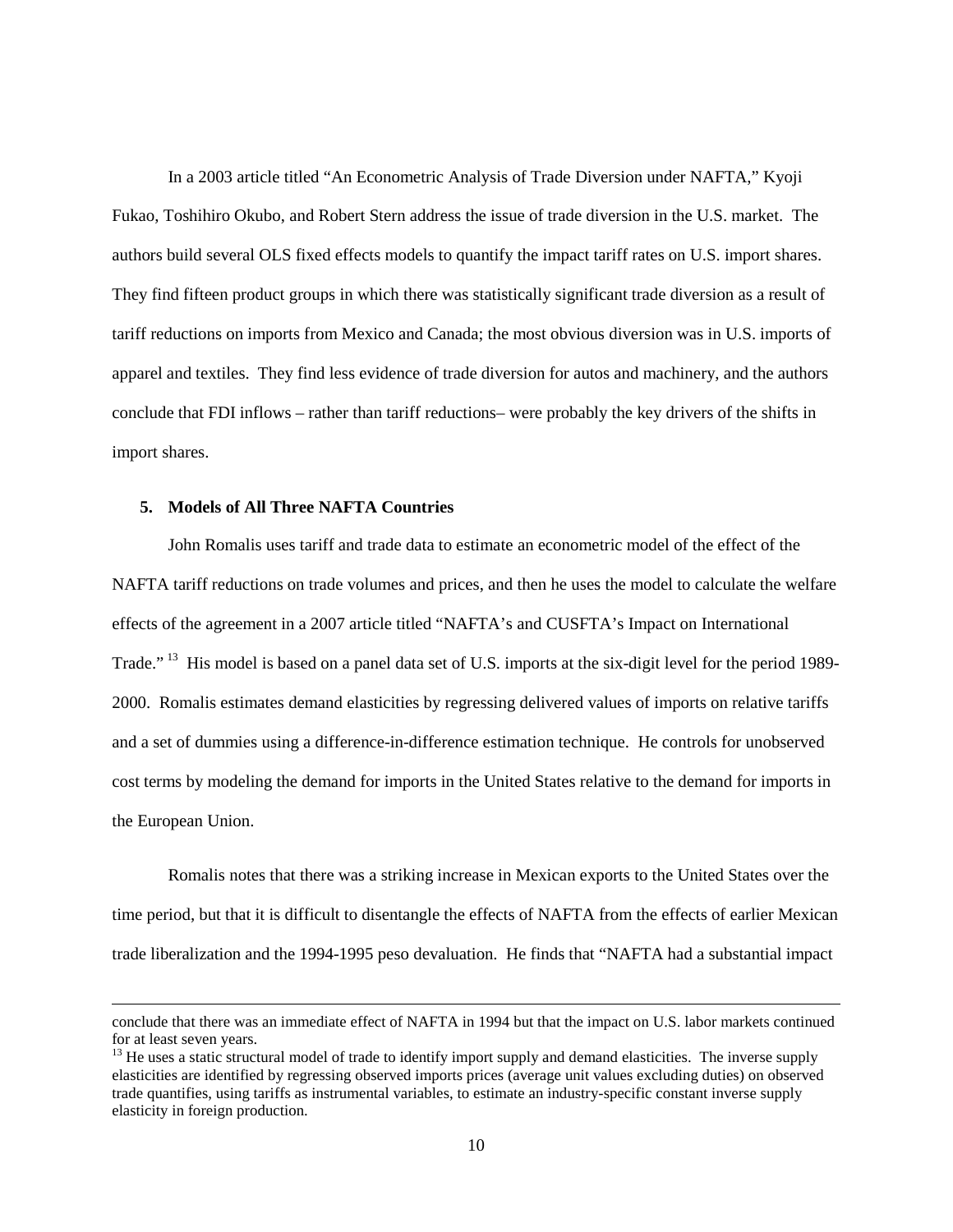on international trade volumes, but a modest effect on prices and welfare. NAFTA increased North American output and prices in many highly protected sectors by driving out imports from non-member countries." He calculates small welfare effects: the small increases in the real value of output of NAFTA members are mostly offset by the decline in tariff revenues due to trade diversion. He finds that the effects on trade volumes are more substantial than the effects on welfare or prices.

In a 2012 working paper titled "Estimates of the Trade and Welfare Effects of NAFTA," Lorenzo Caliendo and Fernando Parro use a stochastic Ricardian model with inter-sectoral linkages to estimate the trade and welfare effects of tariff reductions between 1993 and 2005. The authors estimate sector-level trade elasticities and then use the elasticities to calculate trade and flow and real wage effects of the NAFTA tariff reductions. They find that it is important to take into account intermediate goods in production and input-output linkages when estimating the trade effects of NAFTA. They estimate that NAFTA tariff reductions lead to a ten to eleven percent increase in Mexico's imports and exports, a four percent increase in Canada's imports and exports, and a one percent increase in U.S. imports and exports.<sup>14</sup> They estimate that NAFTA tariff reductions (all other provisions ignored) increased real wages by 1.30 percent in Mexico, by 0.96 percent in Canada, and by 0.17 percent in the United States.

# **6. Concluding Remarks**

l

This review is an introduction to the large and growing econometric literature on the economic effects of NAFTA. The methodologies and dataset are quite diverse, and each of the econometric studies focuses on a different set of economic effects. Together they provide useful estimates that can be refined still further as additional datasets and modeling techniques are developed.

We have not reviewed the many important studies that use computable general equilibrium simulations rather than econometric estimation. We expect to review this complementary literature in a companion working paper.

<span id="page-11-0"></span><sup>&</sup>lt;sup>14</sup> They find that 93 percent of Mexico's, 58 percent of Canada's and 55 percent of the United States' trade effects due to tariff reductions can be attributed to NAFTA's tariff reductions.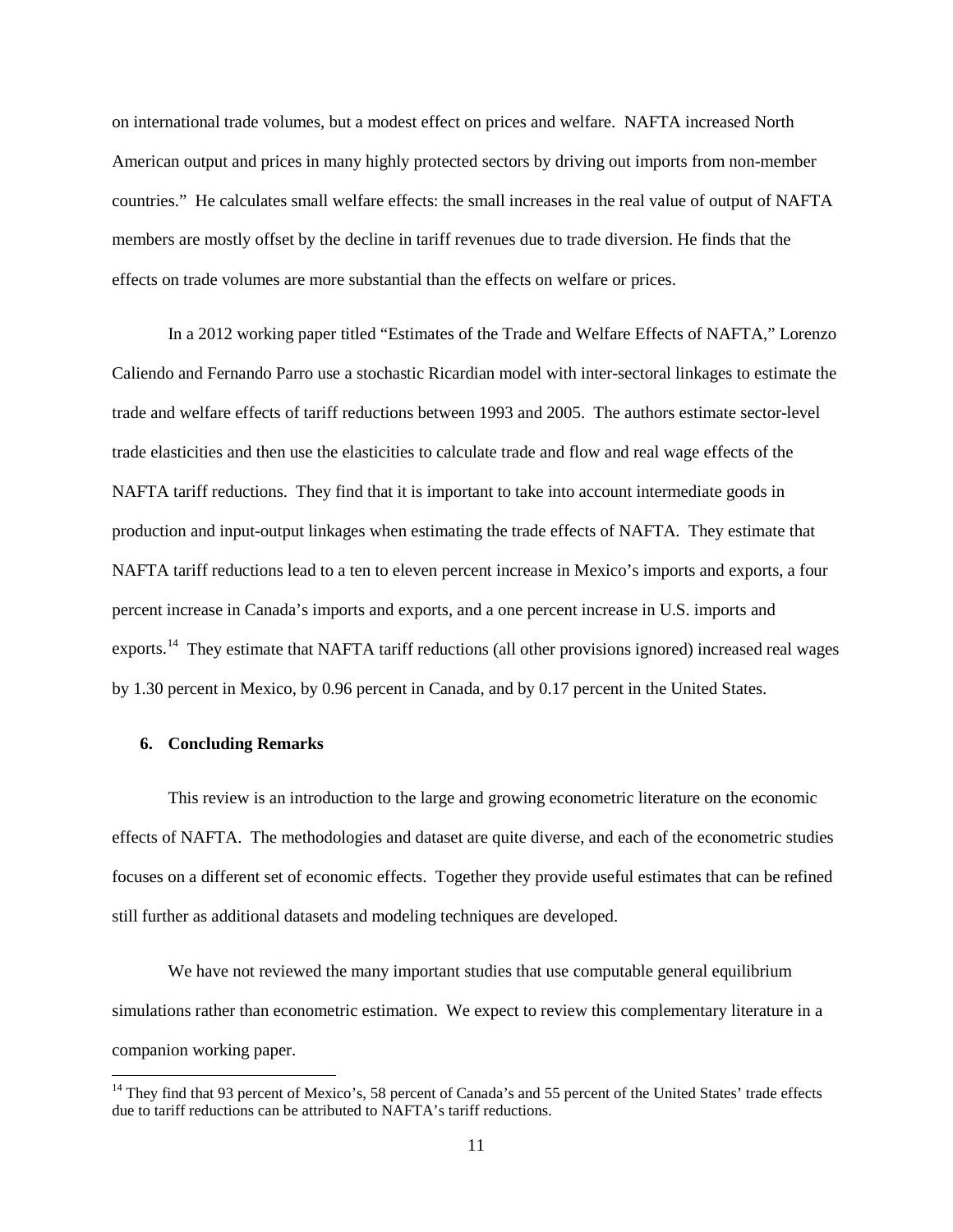# **Bibliography**

Baylis, Kathy, Rafael Garduno-Rivera, and Gianfranco Piras (2012): "The Distributional Effects of NAFTA in Mexico: Evidence from a Panel of Municipalities." *Regional Science and Urban Economics* 42 (1-2): 286-302.

Burfisher, Mary E., Sherman Robinson, and Karen Thierfelder (2001): "The Impact of NAFTA on the United States." *Journal of Economic Perspectives* 15(1): 125-144.

Caliendo, Lorenzo and Fernando Parro (2012): "Estimates of the Trade and Welfare Effects of NAFTA." NBER Working Paper 18508.

De Hoyos, Rafael and Leonardo Iacovone (2013): "Economic Performance under NAFTA: A Firm-Level Analysis of the Trade-Productivity Linkages." *World Development* 44: 180-93.

Easterly, William, Nobert Fiess, and Daniel Lederman (2003): "NAFTA and Convergence in North America: High Expectations, Big Events, Little Time." *LACEA Economía*, 4 (1): 1-53.

Esquivel, Gerardo and J. Antonio Rodriguez-Lopez (2003): "Technology, Trade, and Wage Inequality in Mexico before and after NAFTA." *Journal of Development Economics* 72(2): 543-565.

Estevadeordal, Antoni, Jóse Ernesto López Córdova, and Kati Suominen (2006): "How Do Rules of Origin Affect Investment Flows? Some Hypotheses and the Case of Mexico." Inter-American Development Bank INTAL-ITD Working Paper 22.

Francis, John, and Yuqing Zheng (2011): "Trade Liberalization, Unemployment and Adjustment: Evidence from NAFTA Using State Level Data." *Applied Economics* 43 (13-15): 1657-1671.

Fukao, Kyoji, Toshihiro Okubo, and Robert Stern (2003): "An Econometric Analysis of Trade Diversion under NAFTA." *North American Journal of Economics and Finance* 14 (1): 3-24.

Hanson, Gordon H. (2003): "What Has Happened to Wages in Mexico Since NAFTA? Implications for Hemispheric Free Trade."NBER Working Paper 9563.

Krueger, Anne O. (1999): "Trade Creation and Trade Diversion under NAFTA." NBER Working Paper 7429.

Krueger, Anne O. (2000): "NAFTA's Effects: A Preliminary Assessment." *The World Economy* 23(6): 761-775.

Lederman, Daniel, William F. Maloney, and Luis Serven (2005): *Lessons from NAFTA*. Stanford University Press and the World Bank.

Lileeva, Alla and Daniel Trefler (2010): "Improved Access to Foreign Markets Raises Plant-Level Productivity…for Some Plants." *Quarterly Journal of Economics*125 (3): 1051-1099.